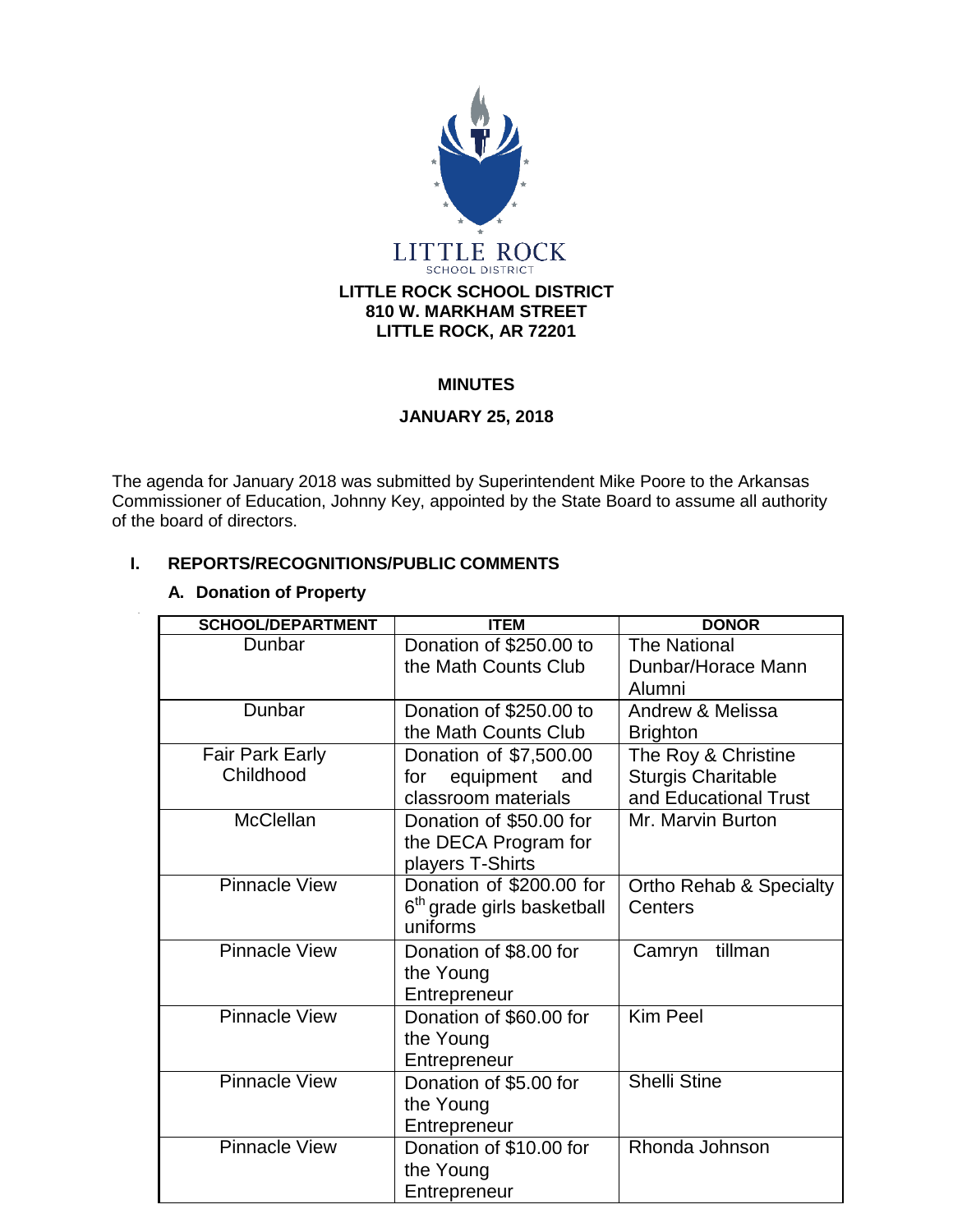# **Board Meeting**

# **January 25, 2018 Page 2**

| <b>Pinnacle View</b> | Donation of \$22.00 for<br>the Young<br>Entrepreneur | <b>Gregory Mays</b> |
|----------------------|------------------------------------------------------|---------------------|
| <b>Pinnacle View</b> | Donation of \$10.00 for<br>the Young<br>Entrepreneur | Ameen Pabani        |
| <b>Pinnacle View</b> | Donation of \$10.00 for<br>the Young<br>Entrepreneur | Myeasha Young       |

#### **II. CONSENT ITEMS**

## **A. Minutes for December 2017**

Minutes for regular meeting on December 14, 2018 was submitted and **approved**.

## **III. EDUCATIONAL SERVICES**

## **A. Little Rock School District Social Studies Course Change**

Administration presented a proposal of Social Studies course changes in order to comply with Act 480. The recommended course changes were **approved** with the following note: "Report accepted."

#### **B. Update on Dyslexia Interventions and Support**

Administration recommended continuation of Orton Gillingham methodology and dyslexia interventions and continuation of the RISE Academy. This recommendation was approved with the following comment: "Report accepted; please provide answers to attached questions".

#### **IV. HUMAN RESOURCES**

## **A. Personnel Changes**

All personnel changes were **approved**.

# **V. FINANCE & SUPPORT SERVICES**

**A. December 2017 Board Financial Report**